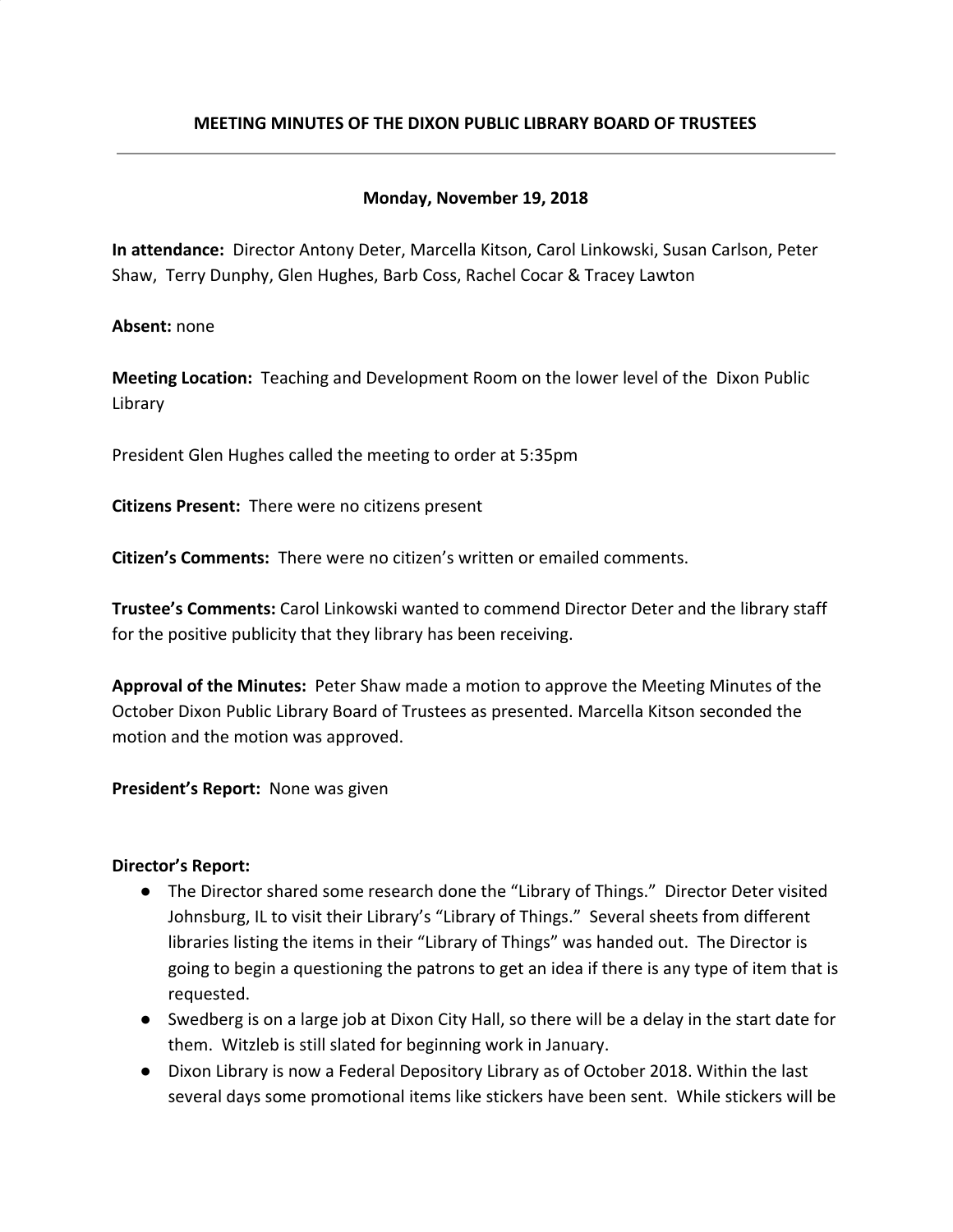placed on the windows, the paper products and such will be held until something to promote this to the public is created.

- We want you back campaign has had over 30 books returned. The cost of the returned materials now exceeds the cost of the mailings. Several patrons have expressed gratitude for the library wiping fines.
- Examples of the Dixon Library postcards were passed around; eventually those will be sold in the Library. Rachel Cocar suggested selling them in the Dixon Welcome Center, Marcella Kitson suggested selling them in the Ronald Reagan Home, and Glen Hughes added that Books on First could possibly sell them as well.
- Capital Plan update: all bills are currently paid with no outstanding bills waiting to be paid.
- The front northerly door had to have the sensor changed out; since the replacement has gone bad. They think that water is short circuiting the sensor. It has since been deactivated to prevent any issues until it can be fixed.

# **Treasurer's Report:**

 Susan Carlson made a motion to ratify the Treasurer's Report for. Barb Coss seconded the motion and a verbal vote was taken:

Susan Carlson: aye Rachel Cocar: aye Barb Coss: aye Terry Dunphy: aye Glen Hughes: aye Marcella Kitson: aye Tracey Lawton: aye Carol Linkowski: aye Peter Shaw: aye The motion was carried.

**Invoices and Expenditures:** Barb Coss made a motion to ratify the Library Invoices and Expenditures for. Peter Shaw seconded the motion and a verbal vote was taken:

Susan Carlson: aye Rachel Cocar: aye Barb Coss: aye Terry Dunphy: aye Glen Hughes: aye Marcella Kitson: aye Tracey Lawton: aye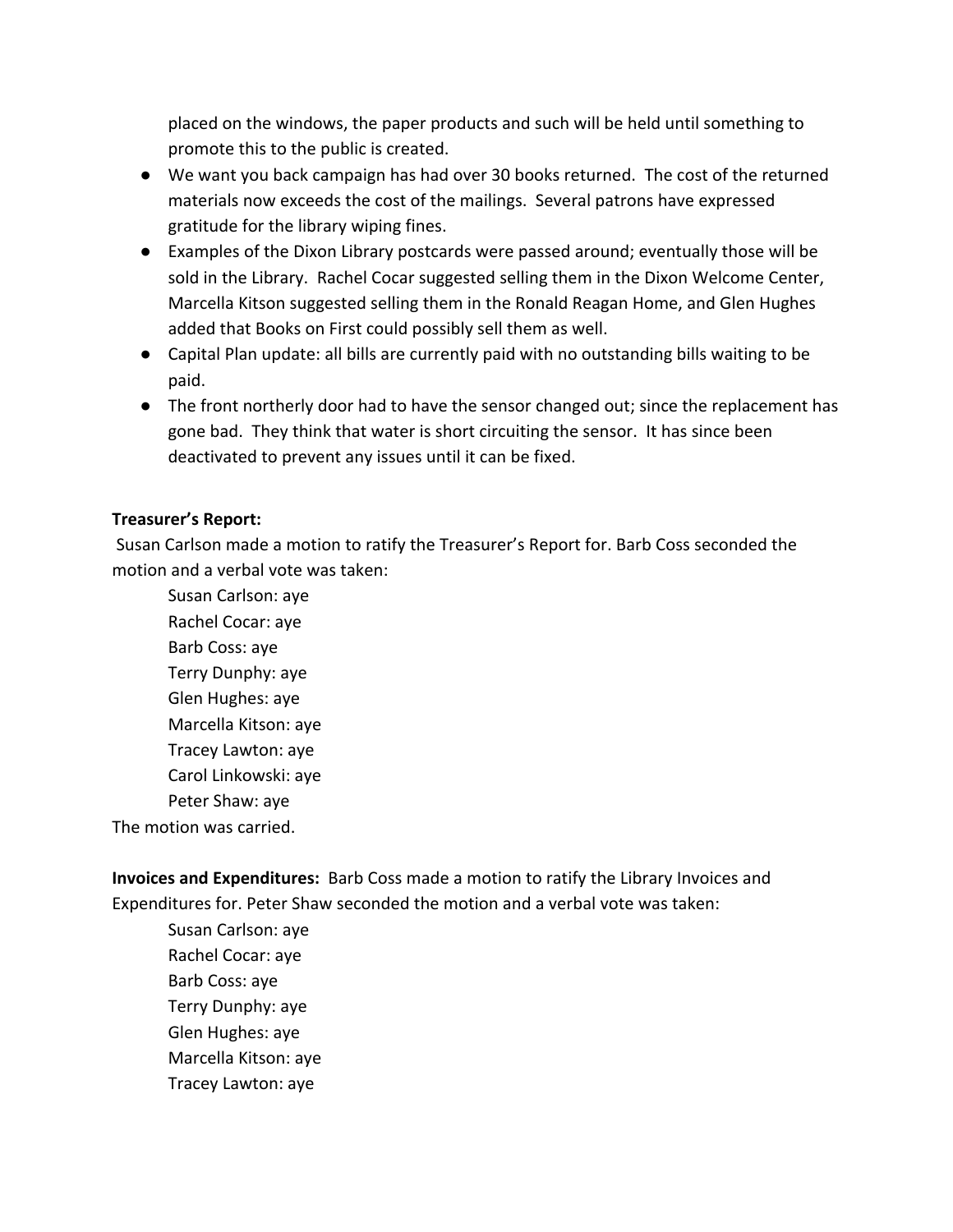Carol Linkowski: aye Peter Shaw: aye The motion was carried.

### **Committee Reports:**

- ❖ **Finance and Budget:** none
- ❖ **Building and Grounds:** none
- ❖ **Personnel and Salary:** none
- ❖ **By-Laws, Policies, and Procedures:** none
- ❖ **Technology and Technology Resources:** none
- ❖ **Ad Hoc committee:** none

#### **Unfinished Business:**

● The new Staff Evaluation Form and Board Evaluation Form along with the evaluation policy is finished. Rachel Cocar moved to accept the Evaluation Forms and Evaluation Policy as presented on agenda item 11a. Susan Carlson seconded the motion and the motion was carried unanimously.

#### **New Business:**

- Fund Balance: It was suggested by Becky Fredericks at City Hall that there may be a need to have a clearer understanding of what each of the Library's Funds actually is and what they each mean. Carol Linkowski along with Director Deter agreed that the city's current Fund Balance Policy revamped for the Library (12c) may not work; several terms may not be applicable for the library. Glen Hughes agreed with this and pointed out that the City would run more like a business with supplies and inventories. Director Deter pointed out that this form can be a starting point to work from. The Director went on to state that a policy like this for the Library would essentially be a written memory that will allow for smoother transitions in the future. The Director will network to find out if there are any other libraries that have a document created specifically for a library. No other action at this time will be taken.
- The Director asked the Board to consider a delayed opening on Friday, November 30 for a staff meeting. There have been minor issues lately that Director Deter would like to address with the staff. One of the specific issues that need to be discussed is when to call law enforcement. There have been several issues in which police, fire, or ambulance have been called. The Director would like to give specifics about when to call law enforcement. A suggestion was made to have an officer come and discuss when